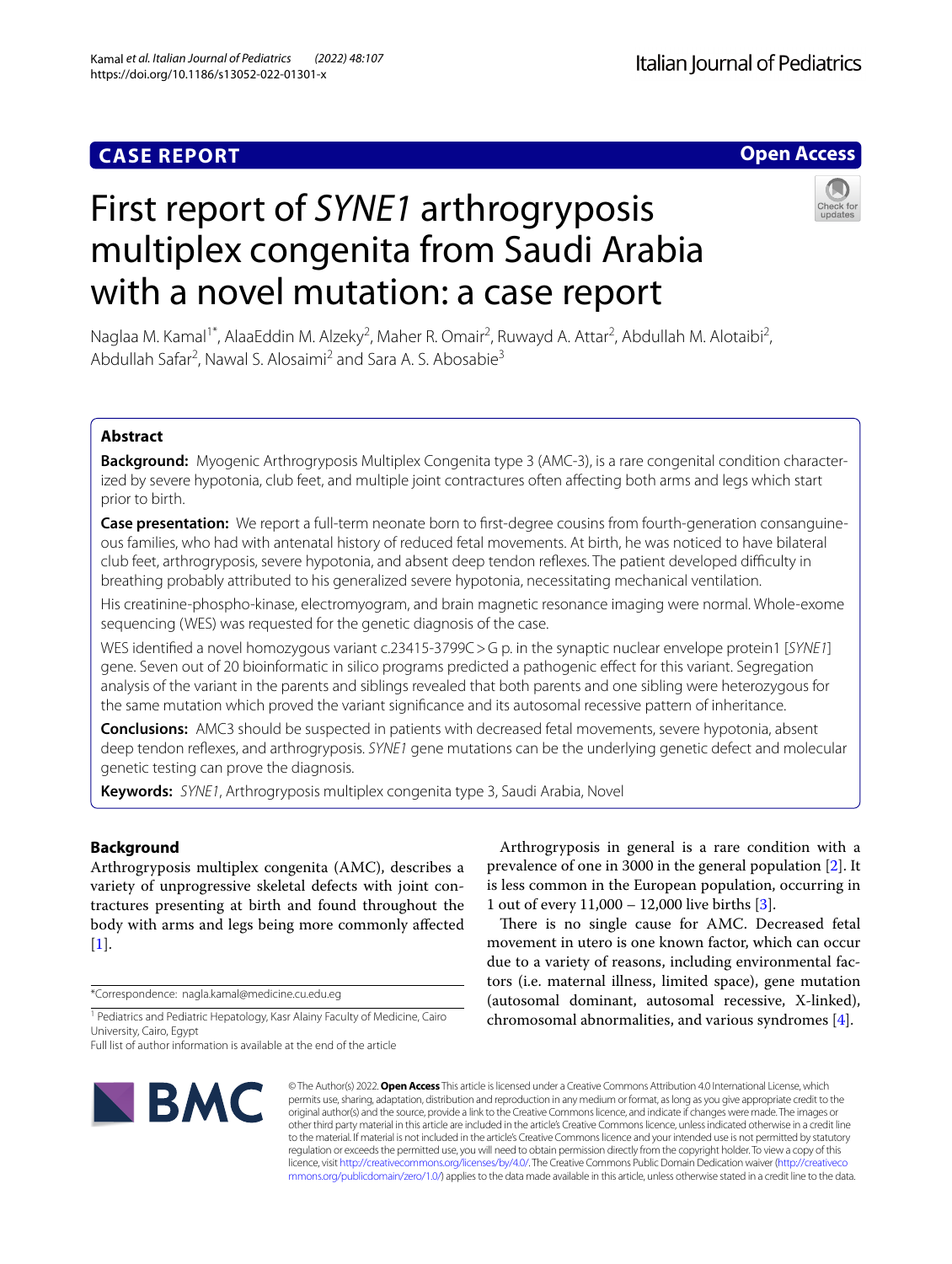Myogenic-type arthrogryposis multiplex congenita-3 (AMC3) is a rather more rare type of AMC. It is an autosomal recessive disorder characterized by decreased fetal movements, hypotonia, variable skeletal defects, including clubfoot and scoliosis, and delayed motor milestones with difficulty walking  $[5]$ .

SYNE1 gene is found in many tissues and encodes nesprin-1, a member of the spectrin family of structural proteins that link the nuclear plasma membrane to the actin cytoskeleton. Mutations in this gene have been associated with multiple congenital conditions, one of them is Myogenic-type AMC3 [[5](#page-5-4)].

The present report describes a Saudi newborn baby boy with dysmorphic features, hypotonia, and multiple joint contractures, in whom Whole Exome Sequencing identifed a novel homozygous variant c.23415-3799C G p.(?) in the SYNE1 gene (OMIM:608,441).

# **Case presentation**

SA is a 6-month-old Saudi male who was born to healthy frst-degree cousins from fourth-generation consanguineous families. There was no history of maternal risk factors during pregnancy. His mother is a 30-yearold housewife with three apparently healthy ofspring. Reduced fetal movements were reported by the mother during pregnancy and were detected by antenatal ultrasound scans. The patient was delivered at term by elective cesarean section due to breech presentation.

Apgar's score was 5 and 7 at 1 and 5 min respectively. Birth weight was 2595 g (50th centile) and occipitofrontal circumference was 37 cm (50th centile). At birth, there was severe hypotonia and the baby was admitted to the neonatal intensive care unit with poor respiratory eforts which might be attributed to his generalized severe hypotonia. He required intubation with positive pressure ventilation. There was no family history suggestive of any neuromuscular diseases.

His examination revealed subtle dysmorphism in form of a long narrow face, long philtrum, depressed nasal bridge, fat occiput, and large ears. He had arthrogryposis multiplex in the upper & lower limbs, involving interphalangeal joints, metatarsophalangeal joints, thoracolumbar scoliosis, bilateral knee dislocation, bilateral club feet, clenched hands, and overlapping fngers (Fig. [1a](#page-1-0)-d).

Neurological examination showed generalized muscle wasting, and severe hypotonia. Mild facial weakness was observed without ophthalmoplegia. Deep tendon refexes were absent. Neither pyramidal nor cerebellar involvement was noticed.

Abdominal examination showed no organomegaly and normal looking genitalia with bilateral undescended testis. His other body system review was unremarkable.

<span id="page-1-0"></span>**Fig. 1 a** Winging scapula. **b** Myopathic facies; elongated face, chest deformity, pectus excavatum, knee joint contracture. **c** Long slender toes. **d** Kyphoscoliosis

Laboratory investigations revealed normal complete blood count, renal and hepatic functions, normal electrolytes, and normal creatinine kinase as well as metabolic screening.

Echocardiogram showed a small mid-muscular ventricular septal defect and small patent ductus arteriosus with otherwise normal cardiac structure and function.

His electromyogram showed normal motor and sensory nerve conduction velocities with no other conclusive fndings, and it was advised to be repeated after 6 months. Muscle biopsy was not done and Brain magnetic resonance imaging showed no abnormal fndings.

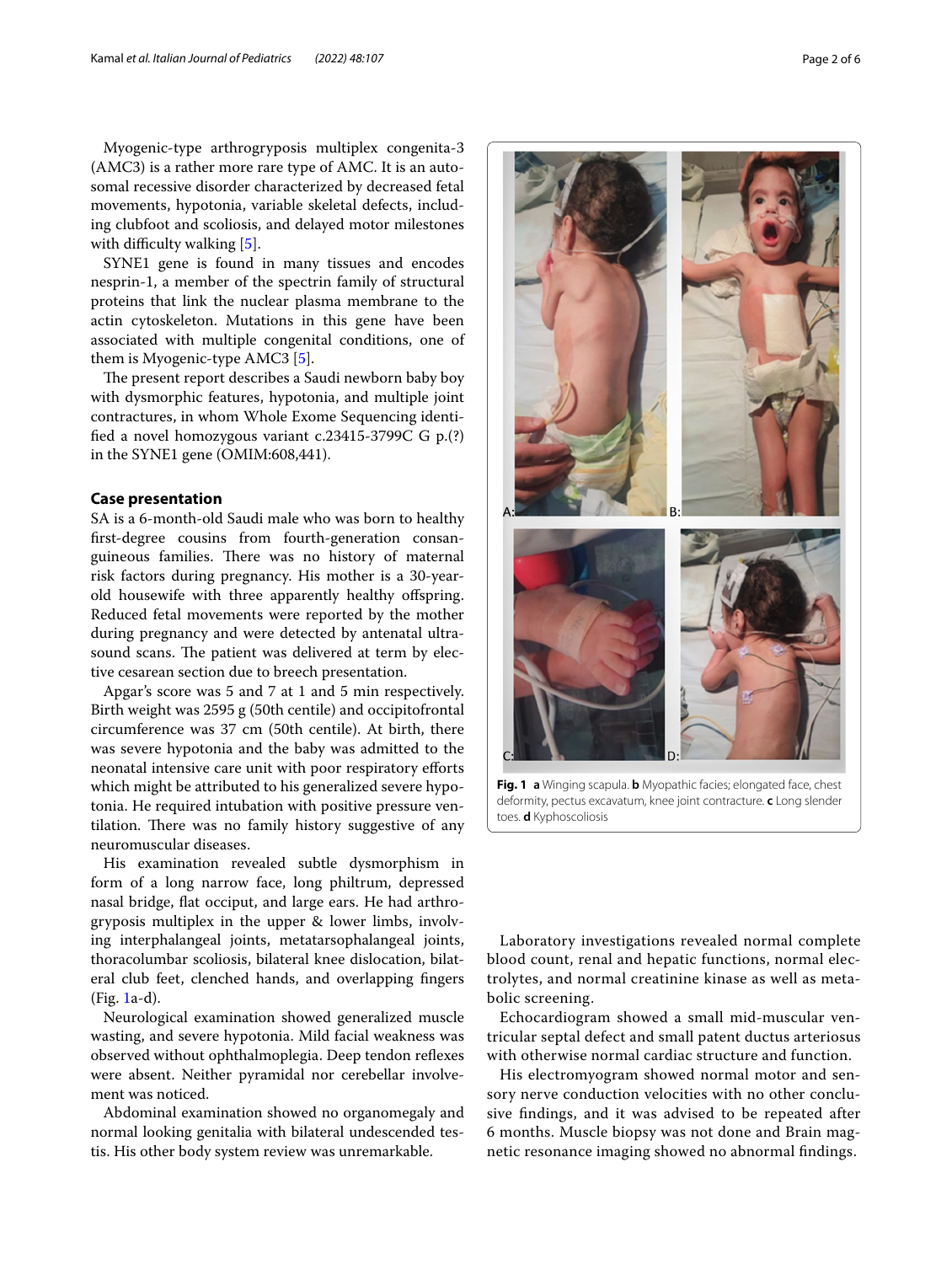

<span id="page-2-0"></span>Karyotyping was done and revealed a normal 46, XY male karyotype. Accordingly, whole-exome sequencing was requested.

## **Molecular genetic analysis of whole‑exome sequencing**

Molecular genetic analysis of whole-exome sequencing was done (Fig. [2](#page-2-0)).

# **Analysis**

The coding exons of more than 20.000 genes of the patient DNA were enriched and sequenced. Filtering of the exome data targeted recessive, X-linked, and dominantly inherited diseases.

# **Methods**

Genomic DNA was fragmented, and the exons of the known genes in the human genome, as well as the corresponding exon–intron boundaries, were enriched using Roche KAPA capture technology (KAPA HyperExome Library), amplifed, and sequenced simultaneously by Illumina technology (next-generation sequencing. NGS) using an Illumina system.

The target regions were sequenced with an average coverage of 154-fold. For about 100% of the regions of interest a 15-fold coverage, for about 90% a 20-fold coverage was obtained.

NGS data were aligned to the hg19 genome assembly. Variant calling and annotation were performed by the bioinformatics pipeline. Identifed SNVs and indels were fltered against external and internal databases focusing on rare variants with a minor allele frequency (MAF) in gnomAD of 1% or less and removing known artifacts and variants in regions with highly homologous regions.

Classifcation of variants was conducted based on ACMG guidelines (Richards et al. 2015) considering database entries (incl. HGMD), bioinformatics prediction tools, and literature status. A change in pathogenicity classifcations over time cannot be excluded. Variants annotated as common polymorphisms in databases or literature or that were classifed as (likely) benign were neglected.

Putatively pathogenic diferences between the wildtype sequence (human reference genome according to UCSC Genome Browser; hg19; GRCh37) and the patient's sequence were assessed using an established quality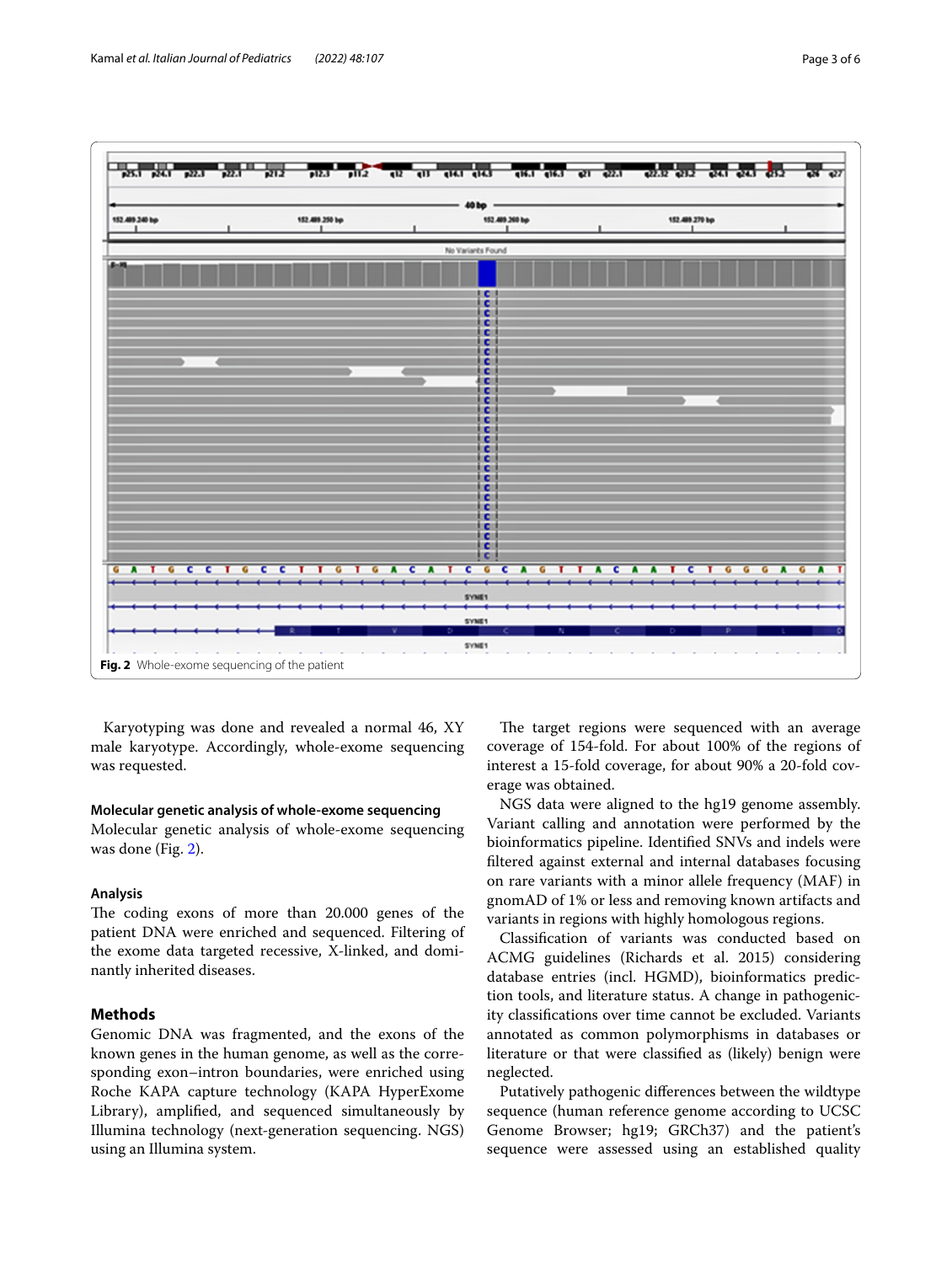score. Variants not passing the quality threshold were verifed using polymerase chain reaction (PCR) amplifcation followed by conventional Sanger sequencing.

The results were interpreted in the context of clinical fndings, family history, suspected mode of inheritance, and other laboratory data.

## **Results**

A variant with a signifcant phenotypic overlap in the patient was identifed (Table [1](#page-3-0)).

# **Interpretation**

WES identifed the homozygous variant c.23415- 3799C>G p.(?) in the SYNE1 gene on chromosome 6q25.2 (OMIM: 608,441). This is a deep intronic variant with an unclear consequence on the protein sequence. However, based on another isoform of the gene (NM\_001347702.1) the variant nomenclature is  $c.81C > G$ p.(Cys27Trp) which leads to an amino acid exchange.

Seven out of 20 bioinformatic in silico programs predict a pathogenic efect for this variant. To the best of our knowledge the variant has not been described in the literature so far (HGMD 2020.2).

Allele frequency of this variant in the general population has not been documented and this is the frst time to be reported. Considering the available information, the variant is classifed as a variant of uncertain signifcance.

Pathogenic variants in the SYNE1 gene cause autosomal recessive myogenic arthrogryposis multiplex congenita type 3 (AMC3; OMIM: 618,484) among others. AMC3 is characterized by decreased fetal movements, hypotonia, variable skeletal defects, including clubfoot and scoliosis, contractures, and delayed motor milestones with difficulty walking.

Considering the homozygous variant in the SYNE1 gene and the matching clinical picture of the patient, the

patient was diagnosed as myogenic arthrogryposis multiplex congenita type 3.

We requested a segregation analysis of the identifed variant in the parents and other siblings to help in the further interpretation of the results and to improve variant classifcation and whether it was inherited in an autosomal recessive pattern or did it occur de novo? Analysis revealed that both parents and one apparently healthy sibling were heterozygous for the same mutation while the two other siblings were normal which proves the autosomal recessive inheritance of the disease.

Genetic counseling was ofered to the parents and the possibility of having the same disease in future pregnancies. They were advised for close antenatal followup which allows detection of the condition early in the first three months of pregnancy. The option of in vitro fertilization with a selection of normal zygotes was also ofered.

The patient was discharged home on gastrostomy tube feeding and non-invasive home oxygen support due to his feeding difficulties and intermittent need for oxygen support, respectively.

Clinic follow-up with multidisciplinary care teams involving pediatrician, pediatric genetics, pediatric neurologist, pediatric gastroenterologist, pediatric orthopedic, and physiotherapist were given.

## **Discussion and conclusions**

The term arthrogryposis, or AMC, refers to a group of nonprogressive disorders characterized by multiple joint contractures discovered at birth in the body [[1\]](#page-5-0).

Review of the Saudi literature, arthrogryposis was occasionally described but with diferent gene mutations and clinical syndromes. The mutation identified in this paper is a novel mutation that was not reported before from Saudi Arabia and has not been described in

<span id="page-3-0"></span>

|                        | Gene (Isoform) Phenotype MIM number (Mode of<br>inheritance) | Variant                                                  | Zygosity | MAF gnomAD [%] Classification |                                   |
|------------------------|--------------------------------------------------------------|----------------------------------------------------------|----------|-------------------------------|-----------------------------------|
| SYNE1<br>(NM 033071.3) | 618.484 (AR)<br>612.998(AD)<br>610.743 (AR)                  | c.23415-3799C>G Homozygous 0<br>p(?)<br>chr6:152,489,259 |          |                               | Variant of Uncertain Significance |

Keywords

Gene: Approved HGNC gene symbol

Isoform: RefSeq accession number of the reported isoform

Phenotype MIM Number: ID of the Online Mendelian Inheritance in Man® (OMIM®) disease entry

Mode of inheritance: Supposed mode of inheritance for the described condition

Variant; Nucleotide and amino add change end position as well as genomic position (hg19)

Zygosity: Variant zygosity

MAF gnomAD: Minor allele frequency in the gnomAD database in %

Classifcation: classifcation of the variant based on the ACMG recommendations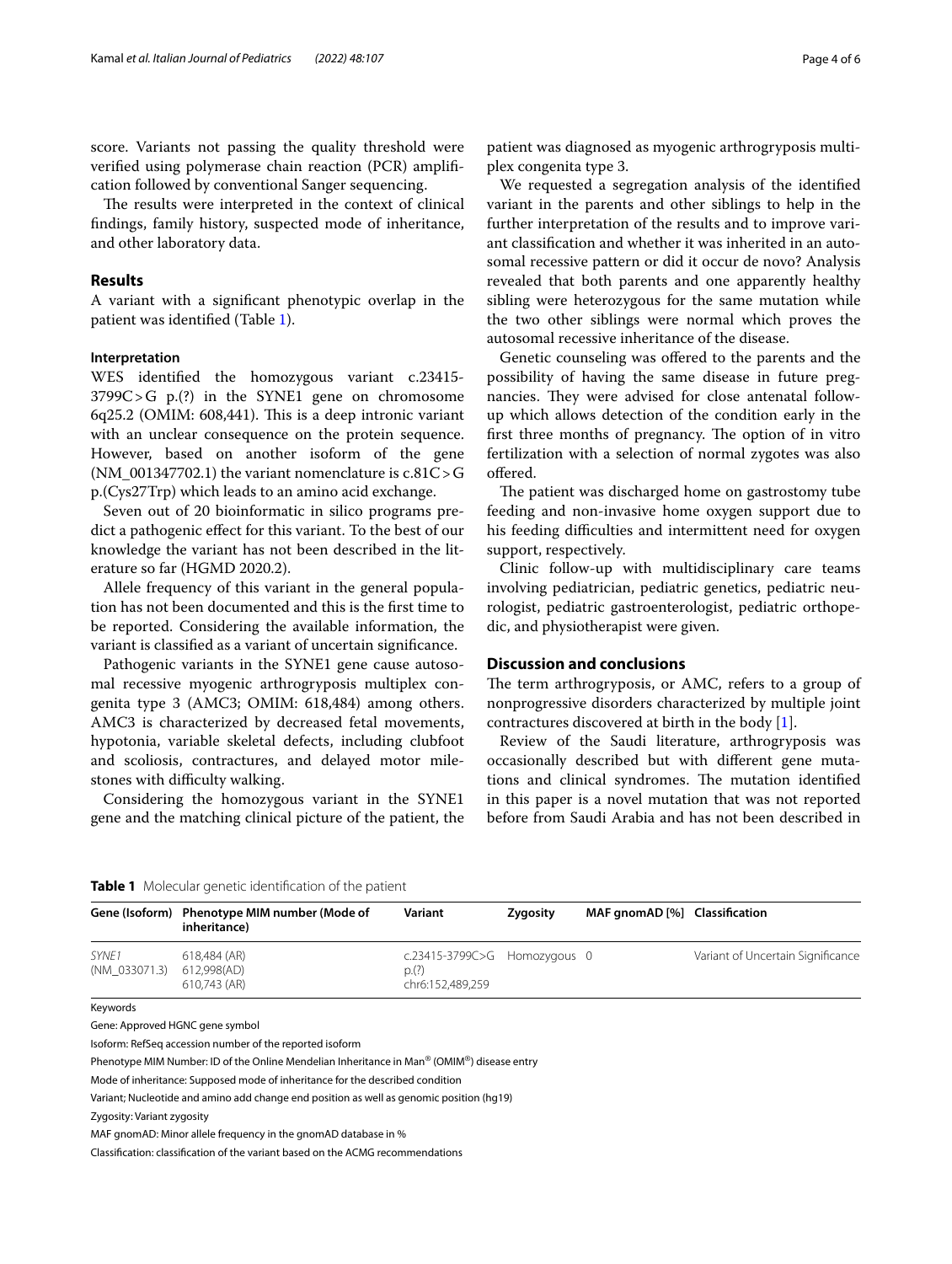the literature so far. Reviewing English literature revealed only fve reported cases with variable mutations in the *SYNE1* gene, with similar clinical manifestation [\[5](#page-5-4)[–7\]](#page-5-5).

Our patient is the sixth patient worldwide identifed with an AMC-causing *SYNE1* mutation.

Other than AMC; all patients including our patient shared some clinical fndings including reduced fetal movements, absent deep tendon refexes, and severe generalized hypotonia. No pyramidal or cerebellar afection. There was neither polyhydramnios nor intrauter-ine growth retardation (Table [2\)](#page-4-0). They had borderline to average intellectual growth and motor development is delayed without creatinine kinase elevation (Table [2\)](#page-4-0).

The condition was progressive in one family with two siblings who were unable to walk at 12 years of age and developed severe scoliosis, leading to death from pneumonia in one of them at the age of 22 years  $[7]$  $[7]$ . There was no indication of cerebellar disease in our patient and previously reported patients. The life expectancy of

the disease is not well known because five out of the six reported patients including our patient are younger than 20 years. Two reported sibs were reported in one paper with limited clinical details [\[6](#page-5-6)].

Molecular genetic testing proves the diagnosis and segregation analysis of the patients' families helps for proper identifcation of genetic analysis results, zygosity and inheritance pattern. In our patient, his parents and one sibling were heterozygous for the same mutation.

Due to severe hypotonia, patients might need respiratory and feeding support. We inserted a gastrostomy tube to aid the feeding of our patient. He also needed home oxygen support.

Follow-up with multidisciplinary care teams is crucial to support the patient's diferent medical needs. Genetic counseling of the parents for future pregnancies is a cornerstone to avoid having further afected children.

In conclusion; AMC3 is a rare disease. Physicians should suspect it in patients who have an antenatal

<span id="page-4-0"></span>**Table 2** Summary of the clinical data of our patient and previously *SYNE1* AMC3 reported cases

| <b>Clinical Data</b>              | Patient 1 (our patient) | Patient 2 (1 <sup>st</sup> sibling<br>in Attali et al.<br>report) [7] | Patient 3 (2nd sibling in<br>Attali et al. report) [7] | <b>Patient 4 (Baumann</b><br>et al. report)5 |
|-----------------------------------|-------------------------|-----------------------------------------------------------------------|--------------------------------------------------------|----------------------------------------------|
| Sex                               | Male                    | Male                                                                  | Female                                                 | Male                                         |
| Antenatal reduced fetal movements | Yes                     | Yes                                                                   | Yes                                                    | Yes                                          |
| Polyhydramnios                    | <b>No</b>               | <b>No</b>                                                             | No                                                     | <b>No</b>                                    |
| Inheritance                       | <b>AR</b>               | <b>AR</b>                                                             | <b>AR</b>                                              | AR                                           |
| Dysmorphic feature                | Yes                     | <b>No</b>                                                             | <b>No</b>                                              | <b>No</b>                                    |
| <b>Skeletal</b>                   | Severe                  | Severe                                                                | Severe                                                 | <b>NA</b>                                    |
| Spine                             | Scoliosis               | Kyphoscoliosis                                                        | Scoliosis                                              | <b>NA</b>                                    |
| Clenched hands                    | Yes                     | <b>NA</b>                                                             | <b>NA</b>                                              | <b>No</b><br>Only adducted thumb             |
| Club feet                         | Yes                     | Yes                                                                   | Yes                                                    | Yes                                          |
| Joints dislocation                | Yes                     | <b>NA</b>                                                             | <b>NA</b>                                              | <b>NA</b>                                    |
| Arthrogryposis                    | Yes                     | Yes                                                                   | Yes                                                    | Yes                                          |
| <b>Undescended testicles</b>      | Yes                     | <b>NA</b>                                                             | <b>NA</b>                                              | Yes                                          |
| Neurologic                        |                         |                                                                       |                                                        |                                              |
| Microcephaly                      | <b>No</b>               | <b>No</b>                                                             | <b>No</b>                                              | <b>No</b>                                    |
| Severe generalized Hypotonia      | Yes                     | Yes                                                                   | Yes                                                    | Yes                                          |
| Deep tendon Reflexes              | Absent                  | Absent                                                                | Absent                                                 | Reduced                                      |
| Epilepsy                          | <b>No</b>               | <b>No</b>                                                             | <b>No</b>                                              | <b>NA</b>                                    |
| Intelligence                      | Normal                  | Normal                                                                | Normal                                                 | Low                                          |
| <b>MRI</b> brain                  | Normal                  | <b>NA</b>                                                             | <b>NA</b>                                              | <b>NA</b>                                    |
| <b>EMG</b>                        | Normal                  | Normal                                                                | Normal                                                 | Normal                                       |
| <b>CK level</b>                   | Normal                  | Normal                                                                | Normal                                                 | Normal                                       |
| Disease course                    | Progressive             | Progressive                                                           | Progressive                                            | Progressive                                  |
| <b>Outcomes</b>                   | Alive                   | Died at age of<br>22 years due to<br>pneumonia and<br>sepsis          | Alive                                                  | Alive                                        |

*NA* data not available

There was very limited clinical data about the two siblings reported by Laquerriere et al.[6](#page-5-6) and they were not included in this table